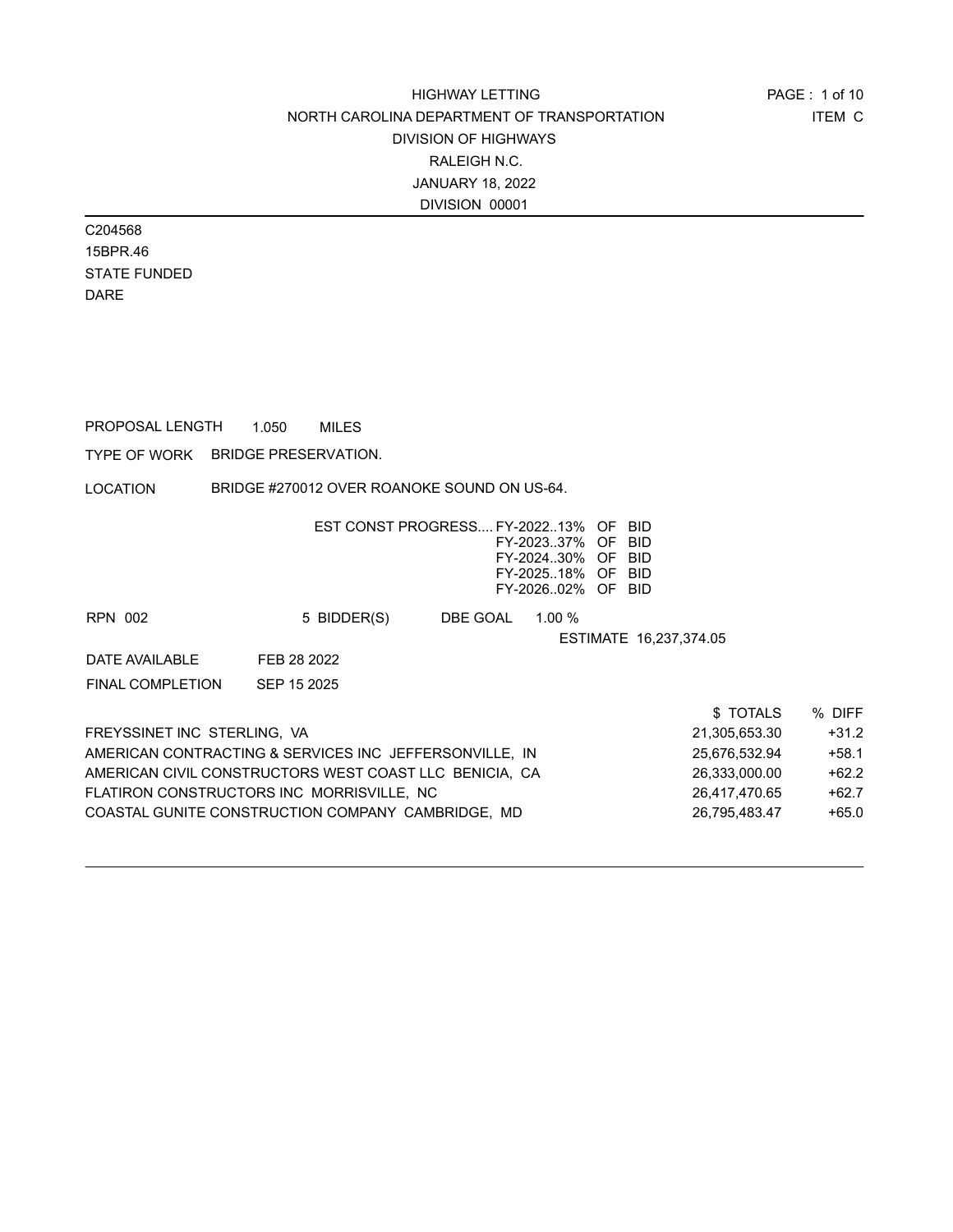C204553 40237.3.3 STATE FUNDED PENDER R-3300B

PROPOSAL LENGTH 6.916 MILES

TYPE OF WORK GRADING, DRAINAGE, PAVING, SIGNALS, AND STRUCTURES.

LOCATION NC-417 (HAMPSTEAD BYPASS) FROM SOUTH OF NC-210 TO NORTH OF SR-1563 (SLOOP POINT LOOP RD).

|                                                  | EST CONST PROGRESS FY-202212% OF BID                                                                                                                |                 | FY-202325% OF BID<br>FY-202424% OF BID<br>FY-202522% OF BID<br>FY-202615% OF BID<br>FY-202702% OF BID |                                                                      |         |
|--------------------------------------------------|-----------------------------------------------------------------------------------------------------------------------------------------------------|-----------------|-------------------------------------------------------------------------------------------------------|----------------------------------------------------------------------|---------|
| RPN 001                                          | 2 BIDDER(S)                                                                                                                                         | DBE GOAL 8.00 % |                                                                                                       |                                                                      |         |
|                                                  |                                                                                                                                                     |                 |                                                                                                       | ESTIMATE 176,333,031.79                                              |         |
| DATE AVAILABLE                                   | FEB 28 2022                                                                                                                                         |                 |                                                                                                       |                                                                      |         |
| <b>INTER COMPLETION</b>                          | SEP 15 2026 COMPLETE ALL WORK EXCEPT PLANTING, REFORESTATION OR<br>PERMANENT VEGETATION ESTABLISHMENT<br>PROVIDE THE FINAL CERTIFICATE OF OCCUPANCY |                 |                                                                                                       | NOV 30 2022 COMPLETE ALL WORK REQUIRED OF PAY ITEM: FIELD OFFICE AND |         |
| <b>FINAL COMPLETION</b>                          | MAR 14 2027                                                                                                                                         |                 |                                                                                                       |                                                                      |         |
|                                                  |                                                                                                                                                     |                 |                                                                                                       | \$ TOTALS                                                            | % DIFF  |
| CONTI CIVIL, LLC EDISON, NJ                      |                                                                                                                                                     |                 |                                                                                                       | 185,680,442.00                                                       | $+5.3$  |
| BALFOUR BEATTY INFRASTRUCTURE INC WILMINGTON. NC |                                                                                                                                                     |                 |                                                                                                       | 224.743.684.35                                                       | $+27.5$ |
|                                                  |                                                                                                                                                     |                 |                                                                                                       |                                                                      |         |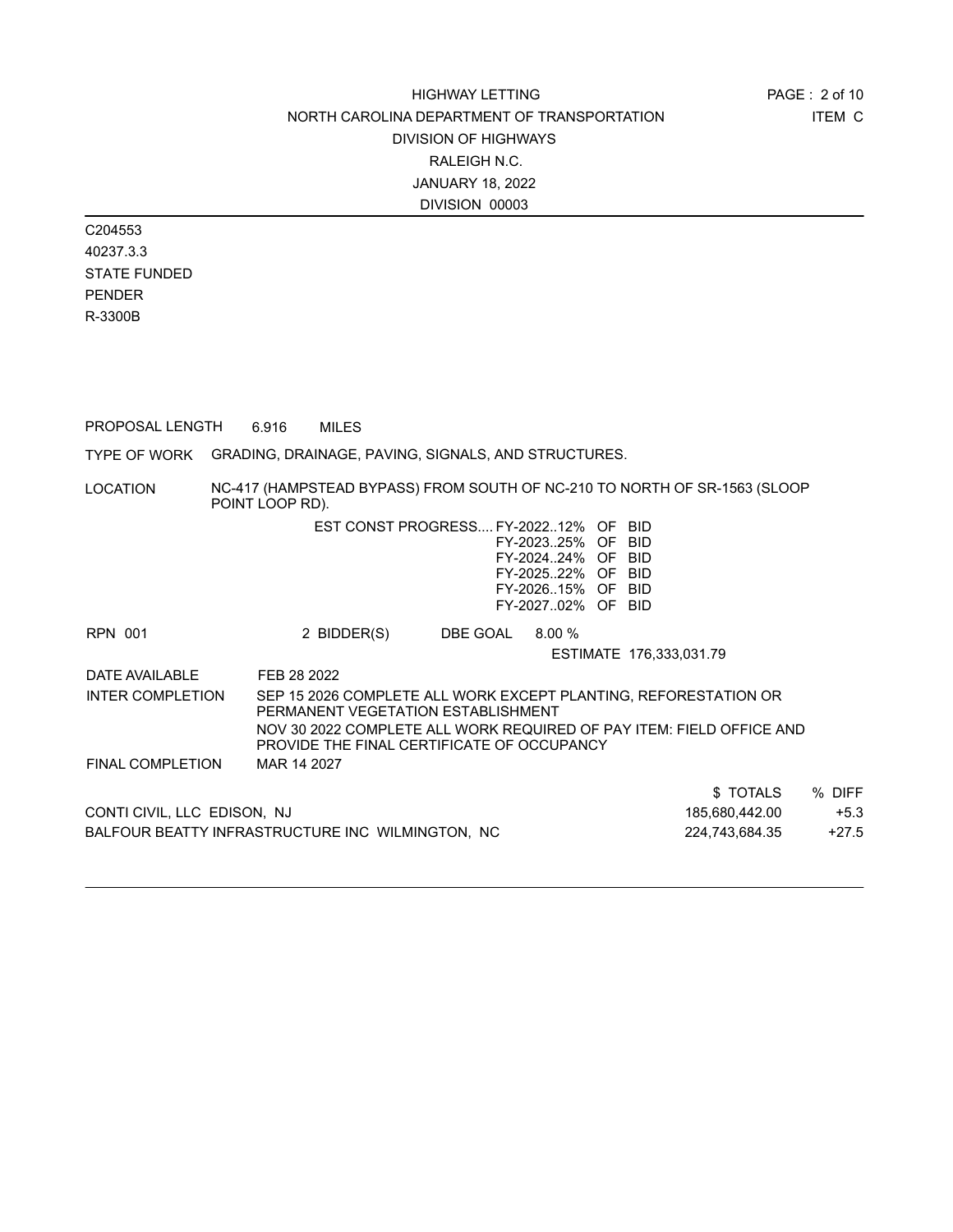C204301 15BPR.26 STATE FUNDED NEW HANOVER, PENDER

PROPOSAL LENGTH 0.436 MILES

TYPE OF WORK BRIDGE PRESERVATION.

LOCATION STRUCTURE #640048 AND STRUCTURE #640049 ON I-40 OVER NORTHEAST CAPE FEAR RIVER.

### EST CONST PROGRESS.... FY-2022..63% OF BID FY-2023..37% OF BID

| RPN 003        | 5 BIDDER(S) | DBE GOAL | 1.00 $%$              |
|----------------|-------------|----------|-----------------------|
|                |             |          | ESTIMATE 2.491.090.41 |
| DATE AVAILABLE | MAR 15 2022 |          |                       |

FINAL COMPLETION NOV 15 2022

|                                                        | \$TOTALS     | % DIFF  |
|--------------------------------------------------------|--------------|---------|
| THE TRUESDELL CORPORATION TEMPE. AZ                    | 2,933,933.00 | $+17.8$ |
| AMERICAN CIVIL CONSTRUCTORS WEST COAST LLC BENICIA. CA | 3,076,006.00 | $+23.5$ |
| FREYSSINET INC STERLING. VA                            | 3.128.316.14 | $+25.6$ |
| LEE CONSTRUCTION CO OF THE CAROLINAS. IN PINEVILLE. NC | 3.659.379.90 | $+46.9$ |
| AMERICAN CONTRACTING & SERVICES INC JEFFERSONVILLE, IN | 3.716.252.63 | $+49.2$ |
|                                                        |              |         |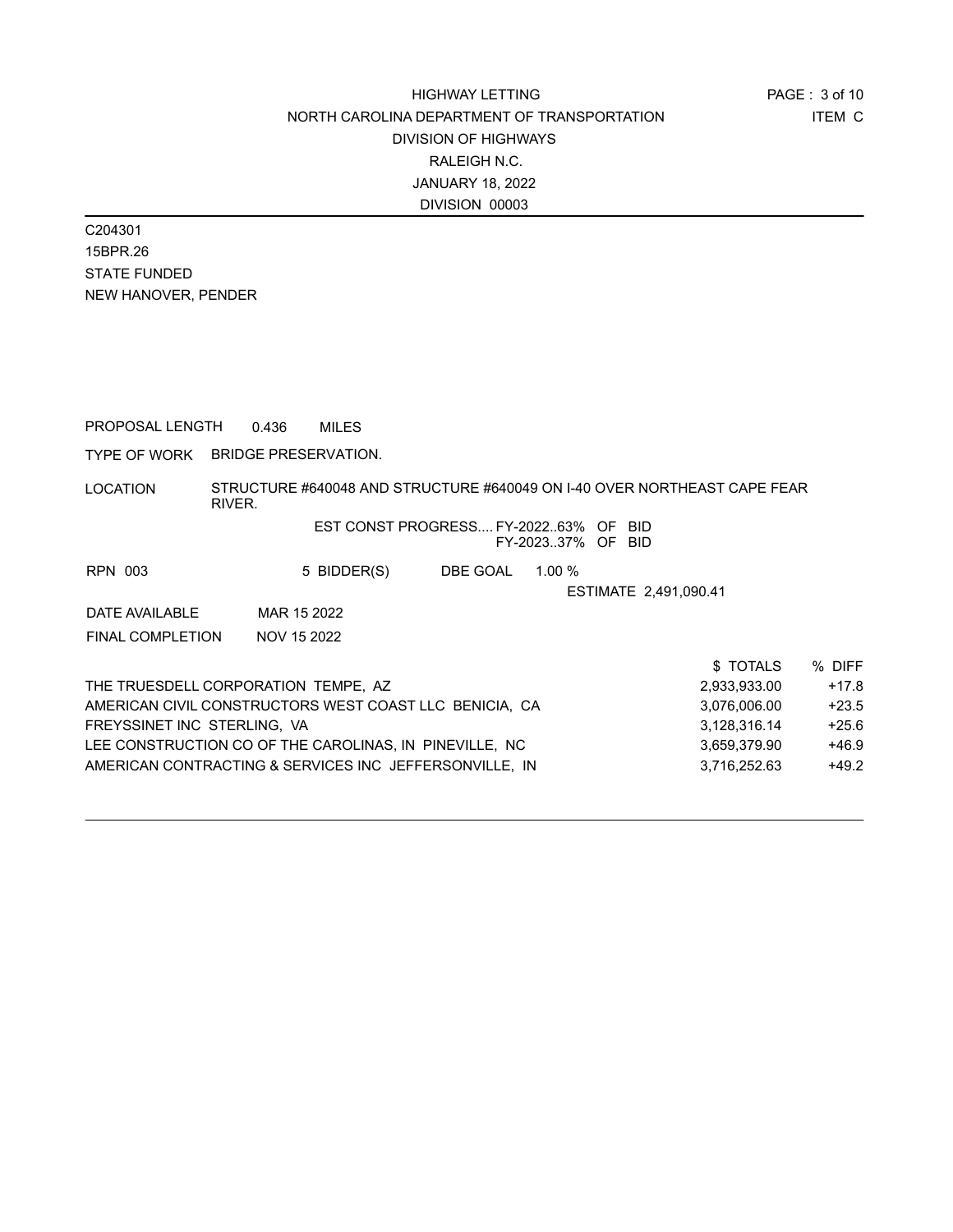ITEM C PAGE : 4 of 10

C204629 45579.3.1 STATE FUNDED BRUNSWICK B-5624

| PROPOSAL LENGTH                                        | 0.266       | <b>MILES</b>                                                                                          |                 |                   |                       |              |         |
|--------------------------------------------------------|-------------|-------------------------------------------------------------------------------------------------------|-----------------|-------------------|-----------------------|--------------|---------|
| TYPE OF WORK GRADING, DRAINAGE, PAVING, AND STRUCTURE. |             |                                                                                                       |                 |                   |                       |              |         |
| LOCATION                                               |             | BRIDGE #57 OVER DRIVING CREEK ON NC-211.                                                              |                 |                   |                       |              |         |
|                                                        |             | EST CONST PROGRESS FY-202236% OF BID                                                                  |                 | FY-202364% OF BID |                       |              |         |
| RPN 004                                                |             | 7 BIDDER(S)                                                                                           | DBE GOAL 6.00 % |                   |                       |              |         |
|                                                        |             |                                                                                                       |                 |                   | ESTIMATE 2,697,907.41 |              |         |
| DATE AVAILABLE                                         | FEB 28 2022 |                                                                                                       |                 |                   |                       |              |         |
| INTER COMPLETION                                       |             | JUN 15 2023 COMPLETE ALL WORK EXCEPT PLANTING, REFORESTATION OR<br>PERMANENT VEGETATION ESTABLISHMENT |                 |                   |                       |              |         |
| FINAL COMPLETION                                       | DEC 12 2023 |                                                                                                       |                 |                   |                       |              |         |
|                                                        |             |                                                                                                       |                 |                   |                       | \$ TOTALS    | % DIFF  |
| THE TARA GROUP OF LUMBERTON INC LUMBERTON, NC          |             |                                                                                                       |                 |                   |                       | 2,765,532.28 | $+2.5$  |
| ES WAGNER COMPANY LLC PIEDMONT, SC                     |             |                                                                                                       |                 |                   |                       | 2,918,698.86 | $+8.2$  |
| CIVIL WORKS CONTRACTING LLC WILMINGTON, NC             |             |                                                                                                       |                 |                   |                       | 3,019,159.42 | $+11.9$ |
| S & C CONSTRUCTION LLC WILMINGTON, NC                  |             |                                                                                                       |                 |                   |                       | 3,365,738.25 | $+24.8$ |
| S T WOOTEN CORPORATION WILSON, NC                      |             |                                                                                                       |                 |                   |                       | 3,487,486.30 | $+29.3$ |
| TALOVING COMPANY GOLDSBORO, NC                         |             |                                                                                                       |                 |                   |                       | 3,894,750.00 | $+44.4$ |
| CATON CONSTRUCTION GROUP INC CHARLOTTESVILLE, VA       |             |                                                                                                       |                 |                   |                       | 4,954,377.00 | $+83.6$ |
|                                                        |             |                                                                                                       |                 |                   |                       |              |         |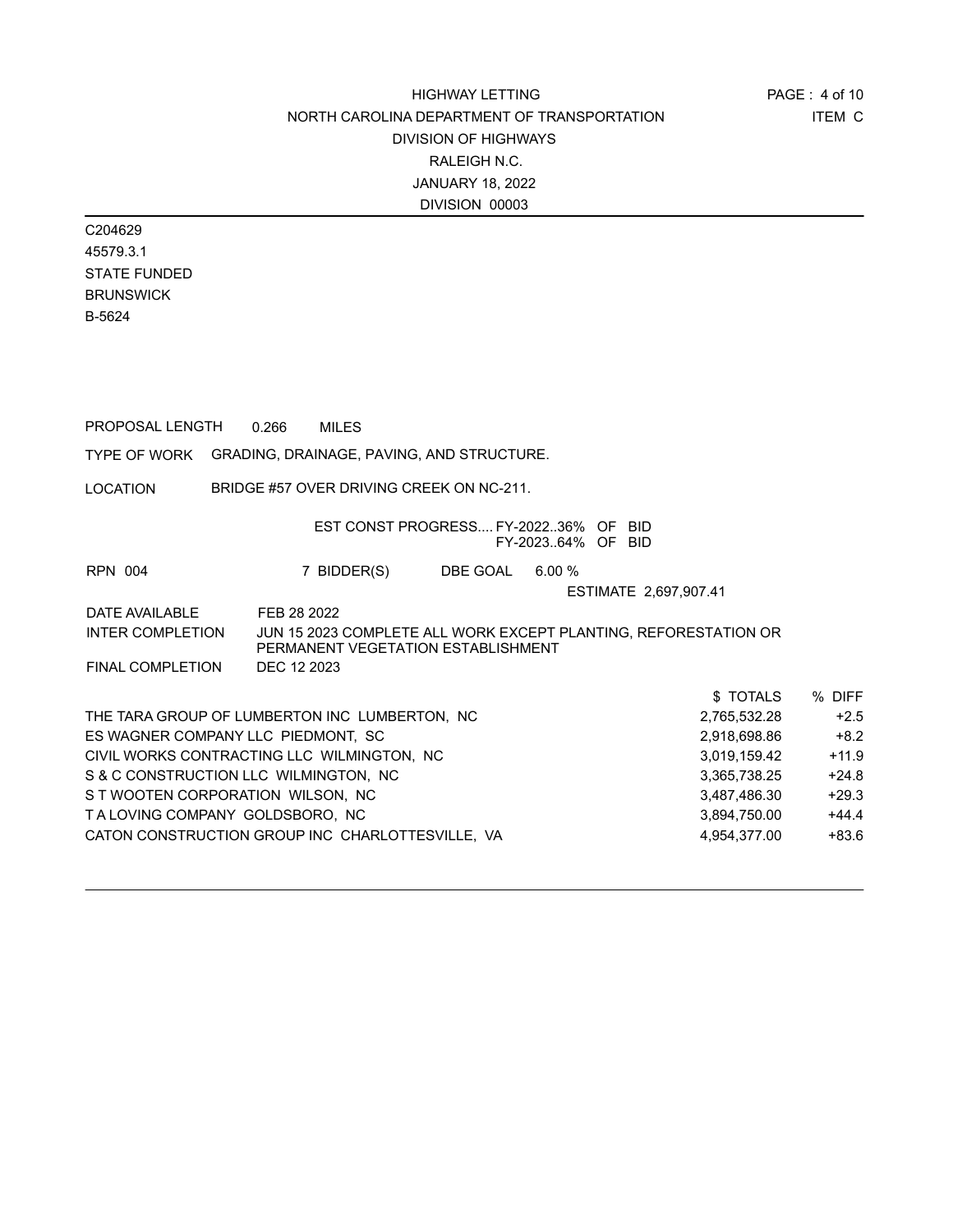C204542 47133.3.1 STATE FUNDED NASH U-5996

| PROPOSAL LENGTH                                                         | 1.185       | <b>MILES</b>                                                                                            |  |                 |                                                             |                        |               |          |         |
|-------------------------------------------------------------------------|-------------|---------------------------------------------------------------------------------------------------------|--|-----------------|-------------------------------------------------------------|------------------------|---------------|----------|---------|
| TYPE OF WORK GRADING, DRAINAGE, PAVING, REATINING WALLS, AND STRUCTURE. |             |                                                                                                         |  |                 |                                                             |                        |               |          |         |
| LOCATION                                                                |             | SR-1603 (N CARRIAGE RD) FROM NORTH OF SR-1770 (EASTERN AVE/ SUNSET AVE) TO<br>SR-1601 (REGES STORE RD). |  |                 |                                                             |                        |               |          |         |
|                                                                         |             | EST CONST PROGRESS FY-202217% OF BID                                                                    |  |                 | FY-202342% OF BID<br>FY-202435% OF BID<br>FY-202506% OF BID |                        |               |          |         |
| <b>RPN 005</b>                                                          |             | 4 BIDDER(S)                                                                                             |  | DBE GOAL 7.00 % |                                                             | ESTIMATE 18,937,215.39 |               |          |         |
| DATE AVAILABLE                                                          | FEB 28 2022 |                                                                                                         |  |                 |                                                             |                        |               |          |         |
| <b>INTER COMPLETION</b>                                                 |             | NOV 01 2024 COMPLETE ALL WORK EXCEPT PLANTING, REFORESTATION OR<br>PERMANENT VEGETATION ESTABLISHMENT   |  |                 |                                                             |                        |               |          |         |
| <b>FINAL COMPLETION</b>                                                 | APR 30 2025 |                                                                                                         |  |                 |                                                             |                        |               |          |         |
|                                                                         |             |                                                                                                         |  |                 |                                                             |                        |               | \$TOTALS | % DIFF  |
| BARNHILL CONTRACTING CO ROCKY MOUNT, NC                                 |             |                                                                                                         |  |                 |                                                             |                        | 20,329,828.19 |          | $+7.4$  |
| W C ENGLISH INCORPORATED LYNCHBURG, VA                                  |             |                                                                                                         |  |                 |                                                             |                        | 20,920,719.18 |          | $+10.5$ |
| FSC II LLC DBA FRED SMITH COMPANY RALEIGH, NC                           |             |                                                                                                         |  |                 |                                                             |                        | 22,592,750.00 |          | $+19.3$ |
| JSMITH CIVIL LLC PIKEVILLE, NC                                          |             |                                                                                                         |  |                 |                                                             |                        | 23,677,403.37 |          | $+25.0$ |
|                                                                         |             |                                                                                                         |  |                 |                                                             |                        |               |          |         |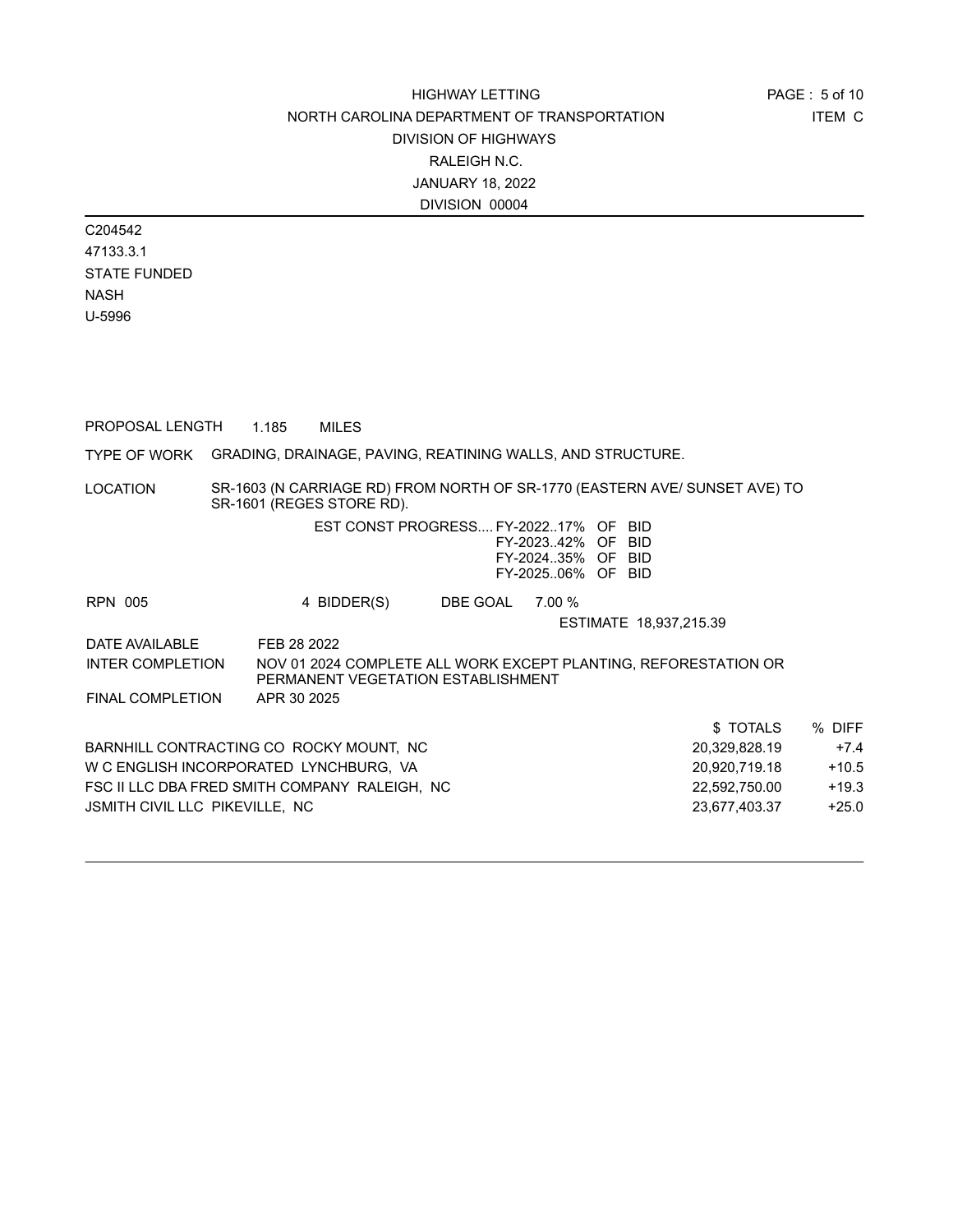C204690 2022CPT.05.14.10391.1, 2022CPT.05.14.20391.1 STATE FUNDED GRANVILLE

PROPOSAL LENGTH 17.090 MILES

TYPE OF WORK MILLING, RESURFACING, AND SHOULDER GRADING.

LOCATION 1 SECTION OF NC-96, AND 3 SECTIONS OF SECONDARY ROADS.

|                                   |                    | EST CONST PROGRESS FY-202233% OF BID | FY-202367% OF BID |                       |        |
|-----------------------------------|--------------------|--------------------------------------|-------------------|-----------------------|--------|
| <b>RPN 006</b>                    | 2 BIDDER(S)        | DBE GOAL                             | $9.00\%$          |                       |        |
|                                   |                    |                                      |                   | ESTIMATE 2,748,256.52 |        |
| DATE AVAILABLE                    | MAR 01 2022        |                                      |                   |                       |        |
| <b>FINAL COMPLETION</b>           | <b>JUN 30 2023</b> |                                      |                   |                       |        |
|                                   |                    |                                      |                   | \$TOTALS              | % DIFF |
| CAROLINA SUNROCK LLC RALEIGH, NC  |                    |                                      |                   | 2,625,801.29          | $-4.5$ |
| S T WOOTEN CORPORATION WILSON. NC |                    |                                      |                   | 2,919,145.00          | $+6.2$ |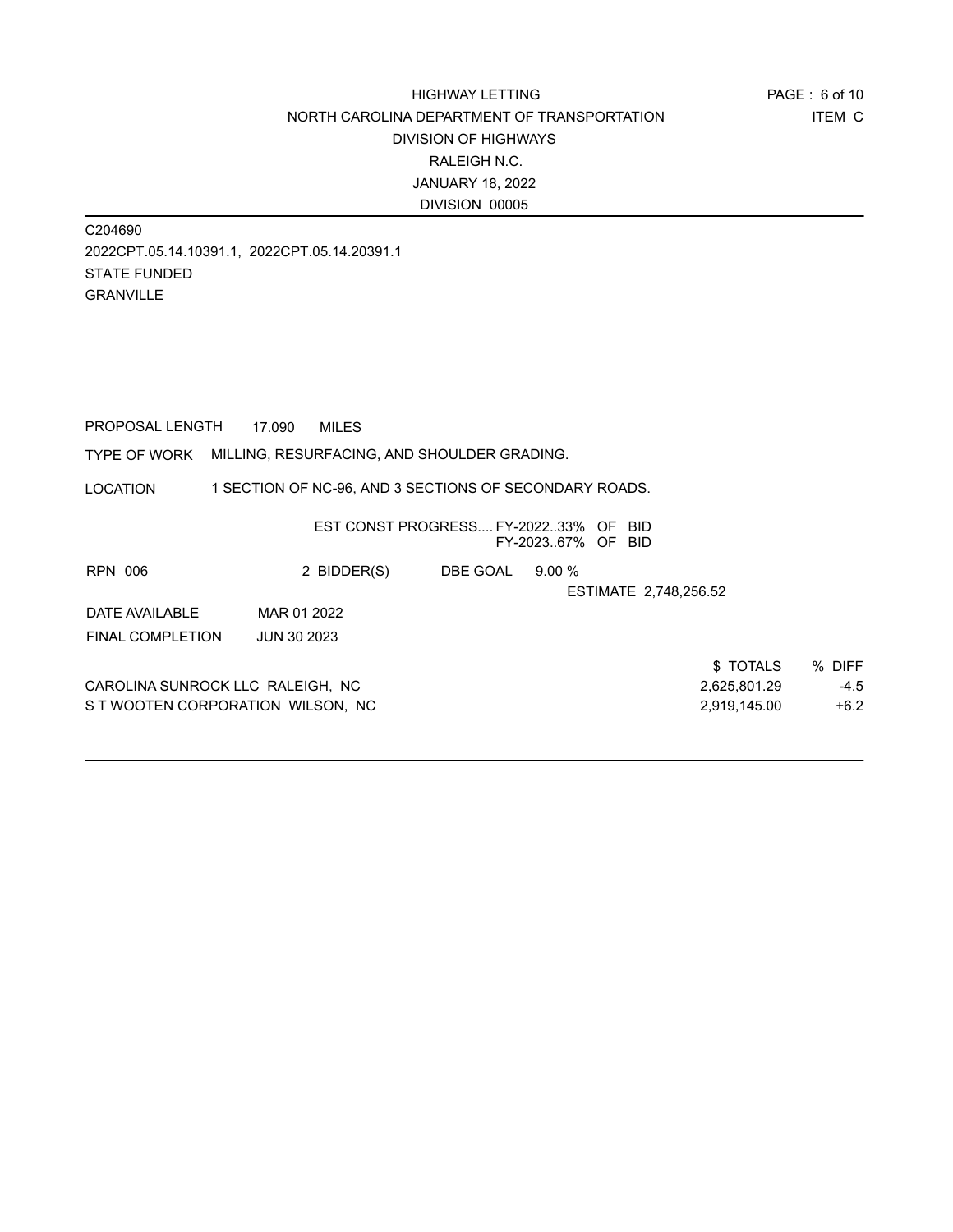C204689 2022CPT.05.15.20351.1 STATE FUNDED FRANKLIN

PROPOSAL LENGTH 22.860 MILES

### TYPE OF WORK MILLING, RESURFACING, AND SHOULDER GRADING.

LOCATION 16 SECTIONS OF SECONDARY ROADS.

|                                   | EST CONST PROGRESS FY-202383% OF BID              |          | FY-202417% OF BID |                       |              |        |
|-----------------------------------|---------------------------------------------------|----------|-------------------|-----------------------|--------------|--------|
| <b>RPN 007</b>                    | 3 BIDDER(S)                                       | DBE GOAL | 8.00%             |                       |              |        |
|                                   |                                                   |          |                   | ESTIMATE 3.376.483.40 |              |        |
| DATE AVAILABLE                    | JUL 01 2022                                       |          |                   |                       |              |        |
| <b>INTER COMPLETION</b>           | AUG 12 2023 COMPLETE ALL WORK REQUIRED FOR MAP #4 |          |                   |                       |              |        |
| <b>FINAL COMPLETION</b>           | NOV 15 2023                                       |          |                   |                       |              |        |
|                                   |                                                   |          |                   |                       | \$TOTALS     | % DIFF |
| S T WOOTEN CORPORATION WILSON, NC |                                                   |          |                   |                       | 3,225,035.00 | $-4.5$ |
|                                   | FSC II LLC DBA FRED SMITH COMPANY RALEIGH, NC     |          |                   |                       | 3,353,003.02 | $-0.7$ |
| CAROLINA SUNROCK LLC RALEIGH, NC  |                                                   |          |                   |                       | 3.489.384.12 | $+3.3$ |
|                                   |                                                   |          |                   |                       |              |        |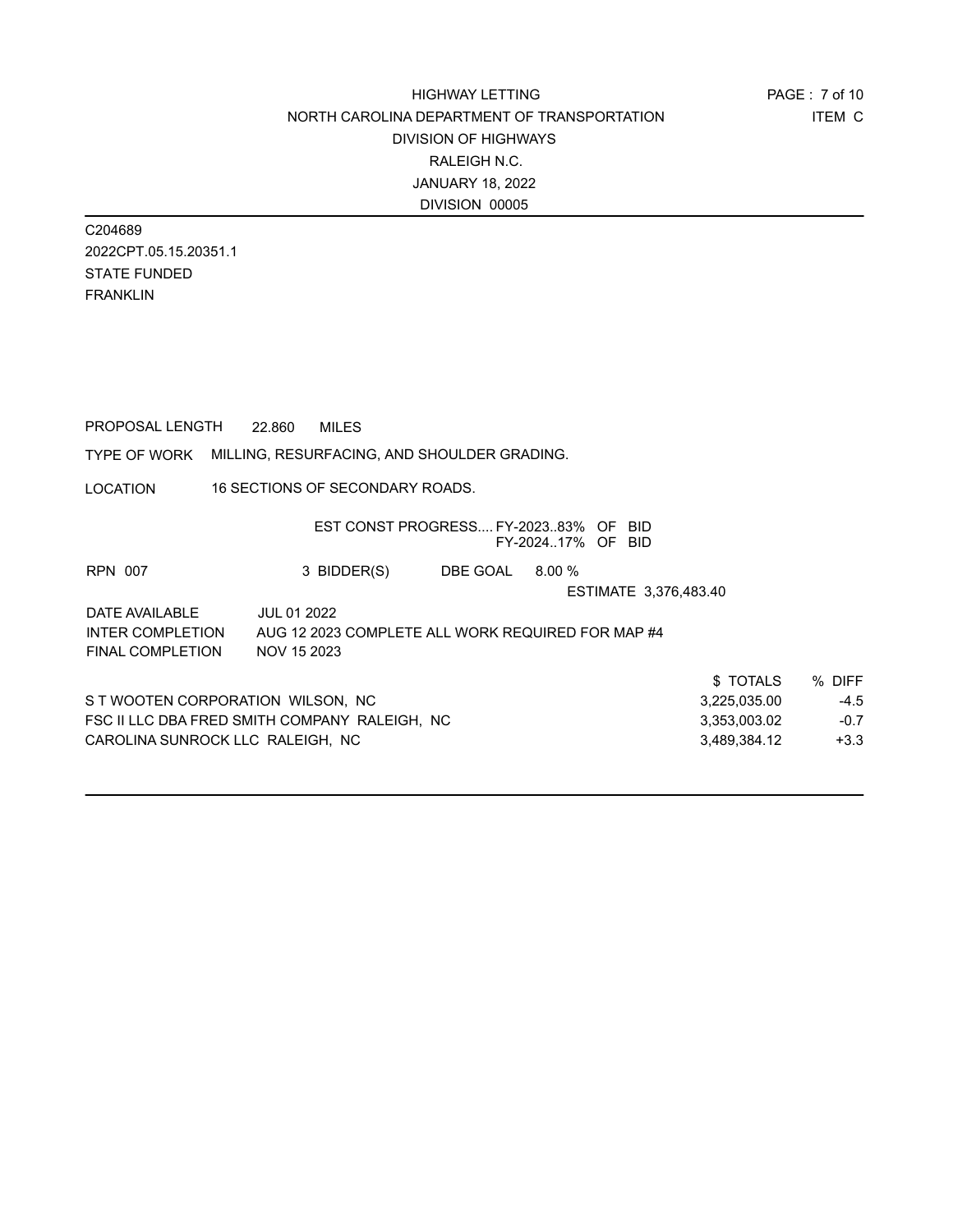C204691 2022CPT.08.18.10191, 2022CPT.08.18.20191 STATE FUNDED CHATHAM

| PROPOSAL LENGTH                               | 14.826             | <b>MILES</b>                                                |          |        |                       |              |         |
|-----------------------------------------------|--------------------|-------------------------------------------------------------|----------|--------|-----------------------|--------------|---------|
| TYPE OF WORK                                  |                    | MILLING, RESURFACING, AND SHOULDER RECONSTRUCTION.          |          |        |                       |              |         |
| LOCATION                                      |                    | 1 SECTION OF US-421, AND 24 SECTIONS OF SECONDARY ROADS.    |          |        |                       |              |         |
|                                               |                    | EST CONST PROGRESS FY-2023100% OF BID                       |          |        |                       |              |         |
| RPN 009                                       |                    | 3 BIDDER(S)                                                 | DBE GOAL | 7.00 % |                       |              |         |
|                                               |                    |                                                             |          |        | ESTIMATE 5,070,563.63 |              |         |
| DATE AVAILABLE                                | <b>JUL 01 2022</b> |                                                             |          |        |                       |              |         |
| INTER COMPLETION                              |                    | AUG 15 2022 COMPLETE ALL WORK REQUIRED OF MAPS #14 THRU #19 |          |        |                       |              |         |
| FINAL COMPLETION                              | <b>JUN 30 2023</b> |                                                             |          |        |                       |              |         |
|                                               |                    |                                                             |          |        |                       | \$ TOTALS    | % DIFF  |
| BOGGS CONTRACTING INC MONROE, NC              |                    |                                                             |          |        |                       | 4,465,396.17 | $-11.9$ |
| FSC II LLC DBA FRED SMITH COMPANY RALEIGH, NC |                    |                                                             |          |        |                       | 4,948,031.59 | $-2.4$  |
| S T WOOTEN CORPORATION WILSON, NC             |                    |                                                             |          |        |                       | 4,979,555.00 | $-1.8$  |
|                                               |                    |                                                             |          |        |                       |              |         |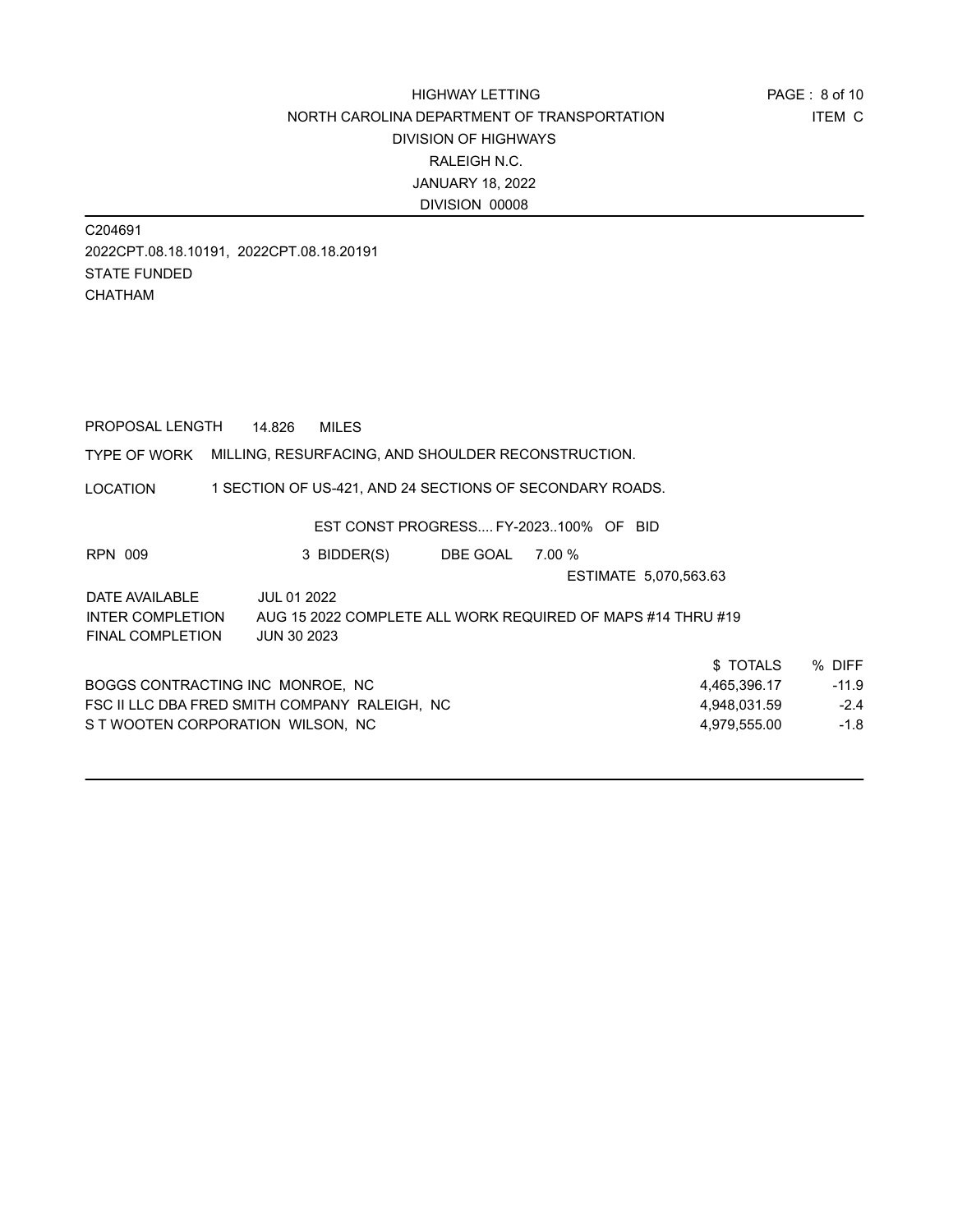PAGE : 9 of 10 ITEM C \*RELET FROM NOV 16 2021

\* C204692 49073.3.1 0022015 MOORE BR-0035

PROPOSAL LENGTH 0.326 MILES

|                         | TYPE OF WORK  GRADING, DRAINAGE, PAVING, AND CULVERT.                                                                                                            |         |
|-------------------------|------------------------------------------------------------------------------------------------------------------------------------------------------------------|---------|
| LOCATION                | BRIDGE #24 OVER NICK'S CREEK ON NC-22.                                                                                                                           |         |
|                         | EST CONST PROGRESS FY-202226% OF BID<br>FY-202364% OF BID<br>FY-202410% OF BID                                                                                   |         |
| <b>RPN 010</b>          | 4 BIDDER(S)<br>DBE GOAL<br>7.00 %                                                                                                                                |         |
|                         | ESTIMATE 3,391,943.30                                                                                                                                            |         |
| DATE AVAILABLE          | FEB 28 2022                                                                                                                                                      |         |
| <b>INTER COMPLETION</b> | NOV 07 2023 COMPLETE ALL WORK EXCEPT PLANTING, REFORESTATION OR<br>PERMANENT VEGETATION ESTABLISHMENT<br>MAR 15 2022 COMPLETE ALL CLEARING & GRUBBING OPERATIONS |         |
| <b>FINAL COMPLETION</b> | MAY 05 2024                                                                                                                                                      |         |
|                         | \$ TOTALS                                                                                                                                                        | % DIFF  |
|                         | MOUNTAIN CREEK CONTRACTORS INC MT PLEASANT, SC<br>3,488,269.05                                                                                                   | $+2.8$  |
|                         | TRIANGLE GRADING & PAVING INC BURLINGTON, NC<br>3,636,900.00                                                                                                     | $+7.2$  |
|                         | CIVIL WORKS CONTRACTING LLC  WILMINGTON,  NC<br>3,816,583.28                                                                                                     | $+12.5$ |
|                         | FSC II LLC DBA FRED SMITH COMPANY_RALEIGH,_NC<br>3,831,616.57                                                                                                    | $+13.0$ |
|                         |                                                                                                                                                                  |         |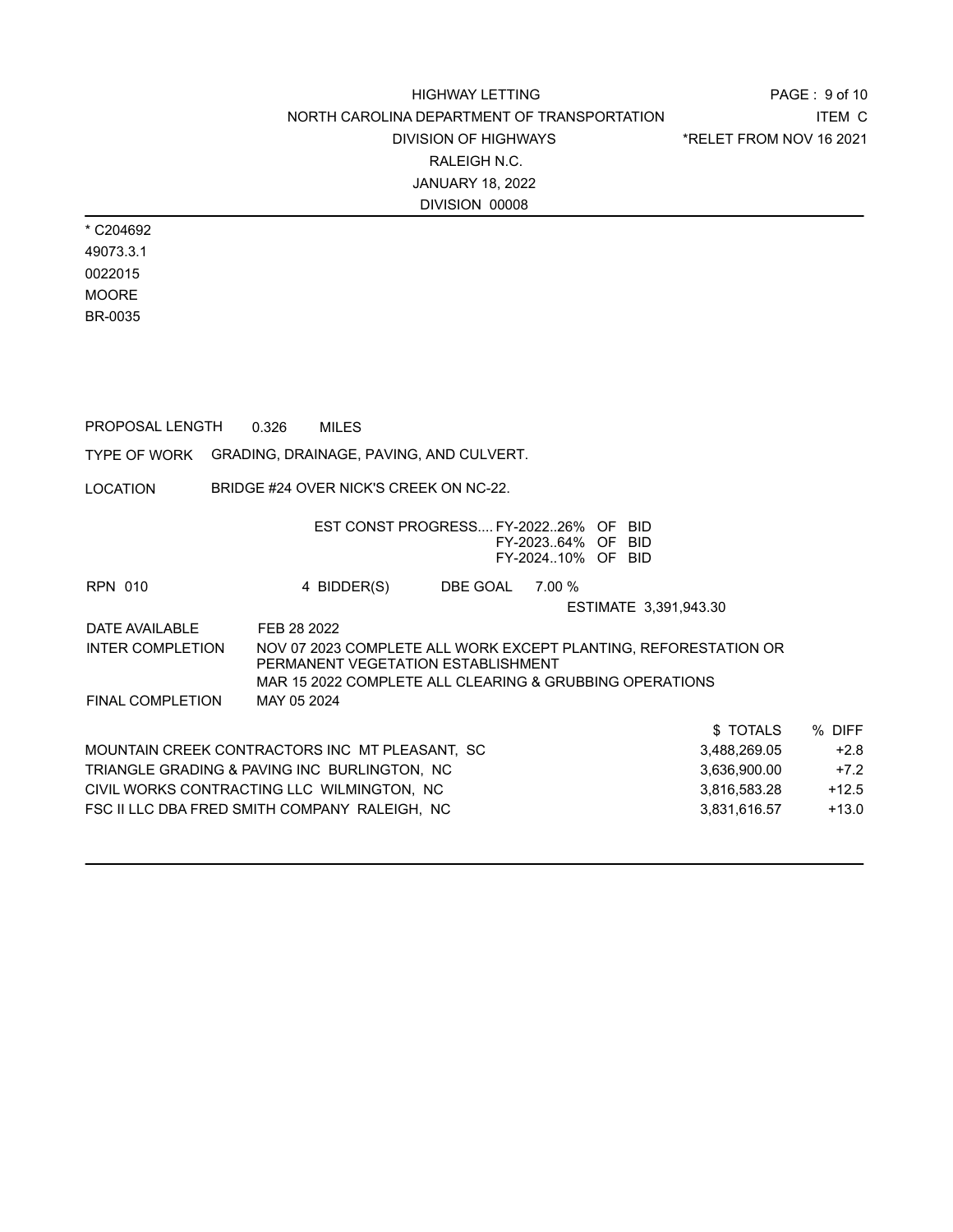# **RELET SUMMARY PAGE**

PAGE: 9A OF 10 ITEM C

### NOVEMBER 16, 2021 LETTING

49073.3.1 0022015 MOORE RPN 008

GRADING, DRAINAGE, PAVING, AND CULVERT.

| DATE AVAII ABI F | JAN 04 2022 |
|------------------|-------------|
| FINAL COMPLETION | APR 13 2024 |

### ENGINEER'S ESTIMATE \$2,740,890.10

|                                               | \$ TOTALS    | % DIFF  |
|-----------------------------------------------|--------------|---------|
| TRIANGLE GRADING & PAVING INC BURLINGTON. NC  | 3.586.900.00 | $+30.9$ |
| FSC II LLC DBA FRED SMITH COMPANY RALEIGH. NC | 3.784.905.75 | +38.1   |
| CIVIL WORKS CONTRACTING LLC WILMINGTON. NC    | 3.886.032.10 | +41.8   |

#### JANUARY 18, 2022 LETTING

49073.3.1 0022015 MOORE RPN 010

GRADING, DRAINAGE, PAVING, AND CULVERT.

| DATE AVAILABLE   | JAN 04 2022 |
|------------------|-------------|
| FINAL COMPLETION | APR 13 2024 |

## ENGINEER'S ESTIMATE \$3,391,943.30 \$ TOTALS % DIFF<br>3,488,269,05 +2.8 MOUNTAIN CREEK CONTRACTORS INC MT PLEASANT, SC  $\begin{array}{cccc} 3,488,269,05 & +2.8 \\ 78,488,269,000 & +7.2 \end{array}$ TRIANGLE GRADING & PAVING INC BURLINGTON, NC<br>CIVIL WORKS CONTRACTING LLC WILMINGTON, NC  $\begin{array}{cccc} 3,636,900.00 & +7.2 \\ 3,816,583.28 & +12.5 \end{array}$ CIVIL WORKS CONTRACTING LLC WILMINGTON, NC<br>FSC II LLC DBA FRED SMITH COMPANY RALEIGH, NC  $3,831,616.57$  +13.0 FSC II LLC DBA FRED SMITH COMPANY RALEIGH, NC